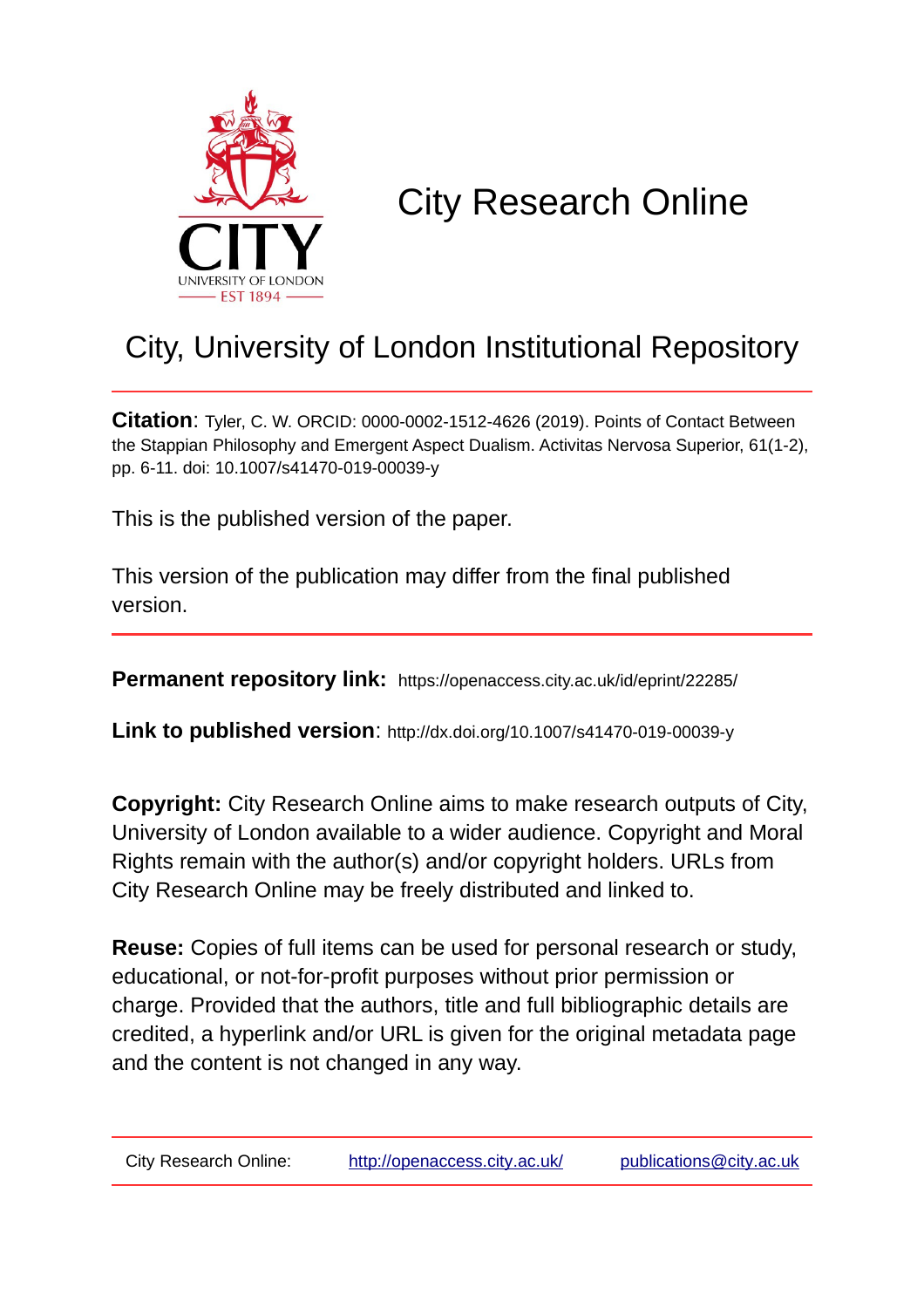#### ORIGINAL ARTICLE

# **Check for** undates

## Points of Contact Between the Stappian Philosophy and Emergent Aspect Dualism

Christopher W. Tyler<sup>1</sup>

Received: 30 January 2019 /Accepted: 25 March 2019 /Published online: 29 April 2019 C The Author(s) 2019

#### Abstract

Henry Stapp is well known for his advanced views of Quantum Physics and particularly for development of the view that the mind of the observer is intimately involved in the collapse of the wave function when an observation is made. He expands this view to a cosmic mind conceptualization that, in common with much of Quantum Physics, seems to challenge the bounds of rational logic. My own work has been in developing an Emergent Aspect Dualism of the nature of the universe that attempts to build a coherent philosophy of the mental and quantal complexities on an entirely rational basis. Yet, there are numerous points of contact between the two philosophies in the dual aspects of the nature of mind, the interrogative nature of consciousness, the elimination of the physical collapse of the wavefunction, and the creative emergence of the physical complexity of the universe. Where the philosophies diverge is in conceptualizing the existence of a cosmic mind underlying the organization of the physical universe; for Emergent Aspect Dualism the only form of cosmic mind could be the universe itself, operating at a cosmic time scale.

Keywords Quantum physics . Probability . Collapse . Wavefunction . Consciousness . Question . Emergence . Creativity . Universe . Mind

A thumbnail sketch of Emergent Aspect Dualism is that the universe as we know is a complex of processes that derive, in common with classical Quantum Physics, from energy as specified by the (continuous form of the) Schrödinger Equation, that processes of successive levels of complexity emerge from this basic energy level (including matter in its various manifestations, as expressed by the Einstein Energy Equation,  $E = mc^2$ ), that one of those levels of process complexity is what we know as (our) consciousness, that the Hard Problem of consciousness is mainly that "we" are the process that is conscious, and hence this process is the only one that we experience from the "inside" as being that process, thus giving rise to the dual aspects of an inside and an outside view of the processes of consciousness in ourselves and in others, respectively (Tyler [2015\)](#page-6-0). Note that, in assuming that the primordial essence of the universe is energy, this ontology corresponds to an elaboration of the Heraclitan dictum that "all is

flux", as opposed to any of the other underlying substances (or indescribables) proposed by his Ionian counterparts.

Thus, this philosophy is both monistic, in that all derive ultimately from the flow of a single "essence"—energy, and dualistic, in that it recognizes the emergence of an essential dualism between the introspective aspect of the mind and the extrospective aspect of the brain. (It should be emphasized that the levels of "emergence" envisaged here are not a mystical "hard" emergence but a progressive aggregation of the complexity of the monistic substrate such that new, unsuspected principles appear from lower-level simpler ones, as detailed in Tyler [2015.](#page-6-0))

What, then, are the mutualities and divergences between the Stappian world view and this philosophy of Emergent Aspect Dualism?

### The Dual Aspect Nature of Mind

In an evident analysis of the Cartesian proposition, "Cogito ergo sum", Stapp says:

Why is consciousness subjective? An actualization even has many components, all of which are integral parts of

 $\boxtimes$  Christopher W. Tyler [cwtyler2020@gmail.com](mailto:cwtyler2020@gmail.com)

<sup>&</sup>lt;sup>1</sup> Optometry and Vision Sciences, City University of London, Northampton Square, London EC1V 0HB, UK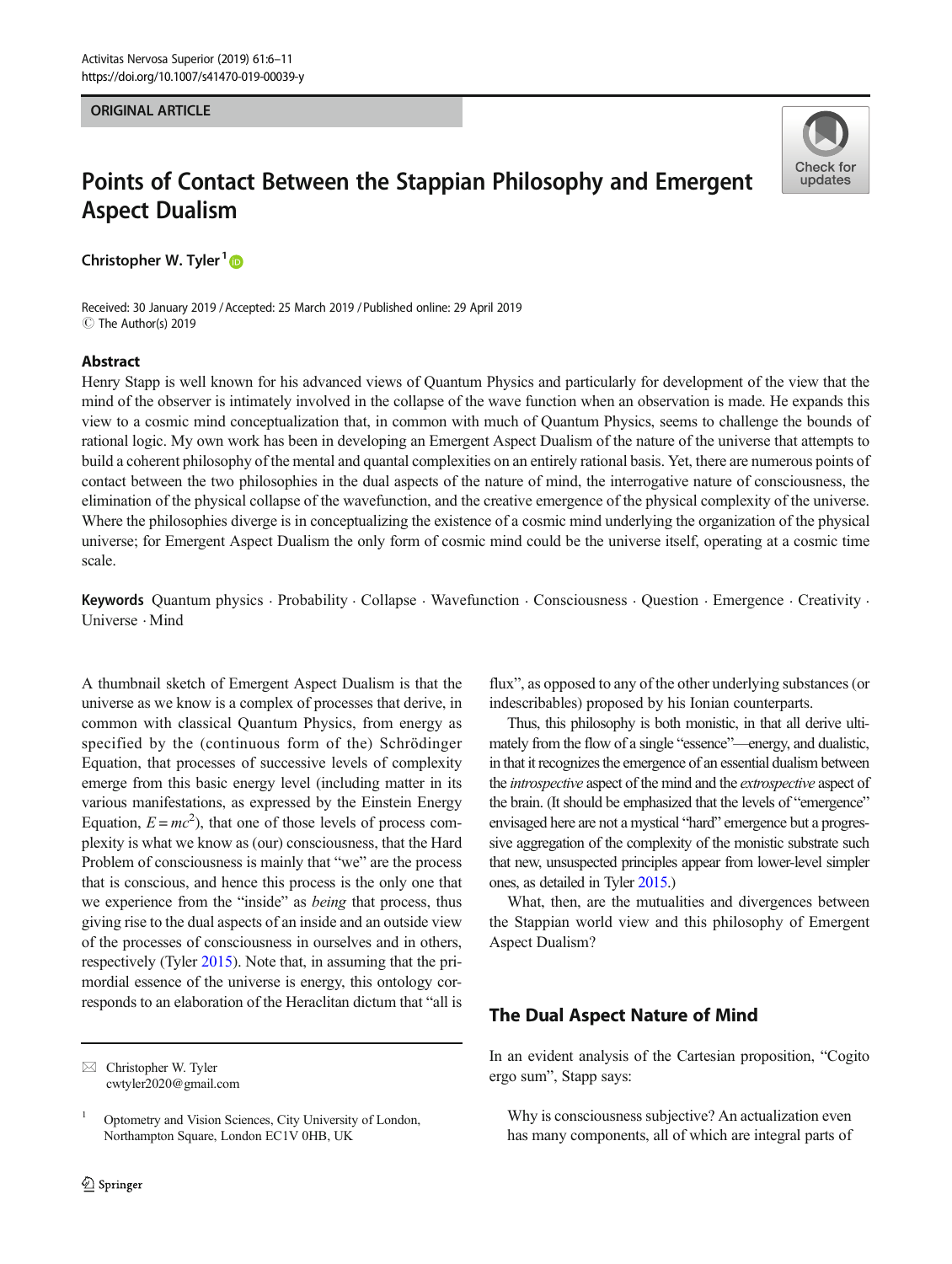the whole. The totality contains the slowly-changing fringe that constitutes the 'I', or 'psyche', which is felt as the experiencing subject and actualizer. The experiencing subject is part of the thought, not an outside observer of the thought Stapp [\(1999,](#page-6-0) p. 213)

Here, Stapp is implying two distinct aspects of the (conscious) thought process, that of the experiencing subject and that of the outside (objective) observer. Thus, similarly to Emergent Aspect Dualism, Stapp is clearly accepting that thought processes can be experienced either subjectively from the "inside" or objectively from the "outside." Stapp's concern relates to the long-standing issue in philosophy, dating back to Descartes, as to whether the *cogito* entails the sum a priori, or whether Descartes' formulation that the sum follows logically from the *cogito* is a valid logical inference. It is certainly the case that the "I" is entailed a priori in the standard translation: "I think, therefore I am." Removing it, the phrase becomes "There is a thought, therefore there is an existence," which does not entail that "I" exist. Making this point, Kierkegaard ([1846](#page-6-0)) points out that a more valid formulation is that existence is already presupposed in order for thinking to occur. These critiques are not, therefore, questioning the basic inference that Descartes' knowledge of his thinking is proof of his existence, just of the formulation of the logical inference.

The most cogent criticism of this kind of formulation is the incidental remark by Lewis Carroll in "Alice in Wonderland" that she is not sure whether she is a figment of the Red King's dream or he of hers. That is, the whole thought process that constitutes the story in the book might not entail her existence but rather the existence of the Red King having a dream about her, raising deep questions about the nature of philosophical investigation itself. If even Descartes' irreducible truth of the nature of our existence can be questioned, there is no firm ground for any conceptualization. Nagel ([1974\)](#page-6-0) asked "What is it like to be a bat?"; here, Carroll seems to be asking "What is it like to be a thought?" Is a thought a defined entity that could, in principle, be an independent conscious entity within the mind as a whole?

However, while such outré speculations cannot be dismissed out of hand, they go far beyond the position of Emergent Aspect Dualism, which is that the fundamental essence of existence is energy (or what Heraclitus would call "flux"), and that consciousness is one form of organization that emerges from the underlying energy flux, having the particular property that it can view some aspects of its processes from the "inside," while other processes can view these or other aspects of its processes from the "outside." It is this dual aspect property of such processes that constitutes the Hard

Problem, as was cogently discussed by Bissell [\(1974\)](#page-6-0). Stapp takes the corresponding emergence to a higher level by treating the physics world as an emergent structure of information.

#### Interrogative Nature of Consciousness

A key form of emergence in the Emergent Aspect Dualism is the interrogative nature of consciousness. Tyler ([2018](#page-6-0)) suggested that there is an intimate relationship between consciousness and the ability to formulate a question. A physical system or process cannot ask a question; it can only operate as a process. Computers may come close to it, as in the famous questions asked by the MIT "Eliza" therapist simulation, such as "And how do you feel about your father?" but these are rote formulations without the understanding of what is being asked.

Stapp seems to express a similar view when he talks of the creativity of human free will, the ability to generate its own options rather than simply responding directly to the inputs.

… in the transition to von Neumann quantum theory: the choice of which question will be put to nature, is not controlled by any rules that are known or understood within contemporary physics. This choice associated with a mind-brain-body system is, in this specific sense, a free choice: it is not governed by the physical laws of contemporary physics (i.e., quantum theory). This freedom constitutes a logical "gap" in the dynamical rules of contemporary physical theory. Stapp [\(2001,](#page-6-0) p. 24)

What Stapp seems to be doing here is specifying the role of the observer in the (quantum physical) experiment by drawing a distinction between the simple quantal absorption events that are going on by the gazillions, as the energy streaming through the universe is absorbed by the matter it encounters (which he terms the Dirac Choice), and the deliberate probabilistic situations where a (conscious) observer is setting up a particular situation and asking whether an energy absorption event occurs (which he terms the Heisenberg Choice).

But in the present framework, the important issue is that it is the human observer that formulates the question to be asked of the physical system. The Emergent Aspect Dualism position is that it only makes sense to think of such a scenario as occurring in the thought processes of a conscious mind and that only conscious minds can be said to ask questions and to formulate the potential answers in terms of probabilities (as detailed in Tyler [2018](#page-6-0)). It is this process of question formulation that Stapp identifies as not being understood by contemporary physics.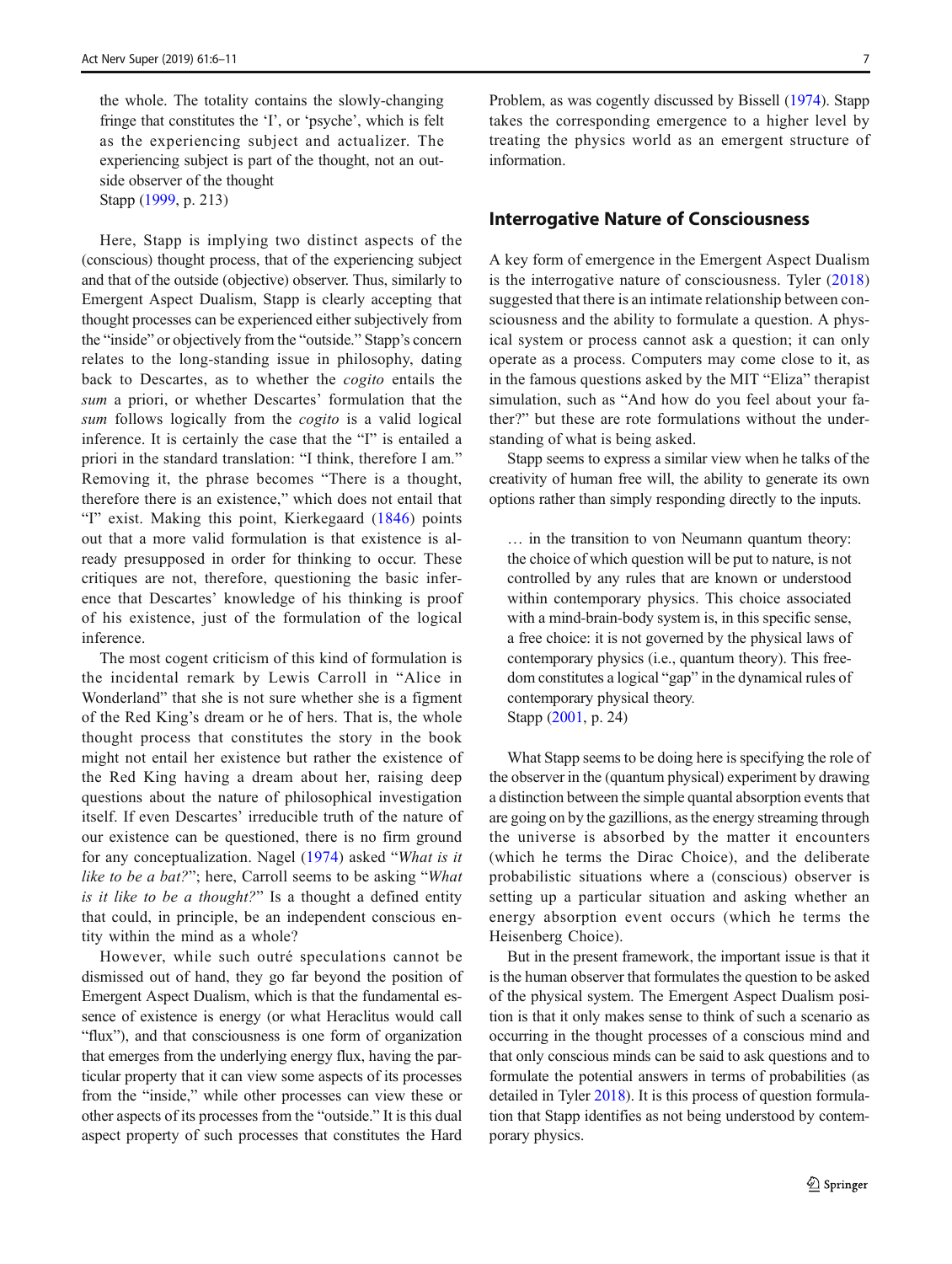#### Probabilistic Collapse of the Wavefunction

According to quantum theory the waveform is associated with an electron produced by radiative decay from a heavy nucleus and will propagate away from the original nucleus in all directions and then suddenly collapse to a small region the size of the water droplets [in a cloud chamber] when the corresponding track in a cloud chamber is observed. This collapse is completely natural for a probability function, and, correspondingly, there is no tendency or propensity for a quantum to be observed in one place immediately after it is observed in a faraway place. [My emphases] Stapp [\(2009,](#page-6-0) p. 96)

Here, Stapp seems to recognize that the nature of the collapse of the wavefunction is an inherent property of the fact that it is a probability function (unlike the continuous energy function of the Schrödinger Equation), and that ultimately a probability function is not something that can exist physically, but must be built up in the mind of the observer (and its mechanistic extensions into electronic systems) by the cumulation over multiple equivalent instances. A probability distribution is a *discrete* concept that itself has the inherent properties of incorporating the superposition of states, with these complementary states being superposed with probabilities of  $p$  and  $(1-p)$ . Once an observation is made, this current observation being predicted collapses the superposition to one state or the other. These two concepts apply to any form of probability, as in horse racing or weather forecasting, without reference to quantum particles. As a mental construct, therefore, probability per se embodies the key paradoxes of Quantum Physics in any conceptual domain (Tyler [2015](#page-6-0)). Moreover, in the final sentence, Stapp underlines the consequence that this interpretation eradicates the concept of "the collapse of the wavefunction." (But see the last section for a larger consequence of this view.)

A further aspect of standard Quantum Physics that is questioned (or contested) by Emergent Aspect Dualism (in common with Schrödinger [1952,](#page-6-0) himself) is the unexplained transition from omnidirectional propagation to the unidirectional particle track, which constitutes a sequence of observations of the condensation of the water droplets along the observed trajectory. If there is no tendency for "it" to be observed in a particular place, or a particular direction in the omnidirectional propagation, the particle track would appear as an undirected random walk rather than a coherent directional trajectory. Only if there is an underlying physical entity constituting some form of particle with defined momentum can the sequence of condensation "collapses" appear as a coherent trajectory. Thus, the reality of the observed trajectories violates

the fundamental tenets of Quantum Physics that an observation collapses the wavefunction.

They [particle tracks] certainly do not show us the transformation of a couple of plane waves (representing the colliding particles before the collision) into a number of other plane waves (representing the particles that emerge after the collision). Schrödinger ([1952](#page-6-0), p. 240)

Only the Emergent Aspect Dualism account (Tyler [2018](#page-6-0)) avoids this problem by recognizing that the underlying physical reality has a directional solution to the energy function of the Schrödinger Equation, while the "collapse" is a property of the probabilistic condensation of the vapor into water droplets constituting the discrete observations (independent of human questioning).

### Emergence and the Creativity of Human Thought Processes

Stapp views the (human) brain as housing a generative form of consciousness. "Each creative act brings into existence something fundamentally new: it creates a novel 'emergent' quality." (Stapp [2009](#page-6-0), p. 94, Section 4.5.6). Stapp is thus in accord with Emergent Aspect Dualism that the processes of consciousness are emergent in nature. However, for Stapp, the emergence is a freedom from the shackles of prosaic physical causation. The conscious processes of thought gain a causal hold over the physical processes of their neural underpinnings.

Mind is identified with the process or creation. Everything that exists is created by this process, which consists of a well-ordered sequence of creative acts called events. … Each creative act is a grasping, or prehension, of all that has been created by prior acts in a novel but unified way.

Stapp [\(2009,](#page-6-0) p. 93, Section 4.5.1)

#### And again:

The core idea of Whitehead's thought is, I believe, that the experiential aspects are primary: they control the physical, rather than the other way around. … The experiential aspects of nature enter into the dynamical rules that determine the unfolding of physical reality by way of needed choices that are specified neither by the deterministic aspects of quantum laws, nor by the random elements that enter into quantum theory. Moreover, these 'free' choices can significantly affect the behaviour of an organism that is associated with a sequence of such free choices.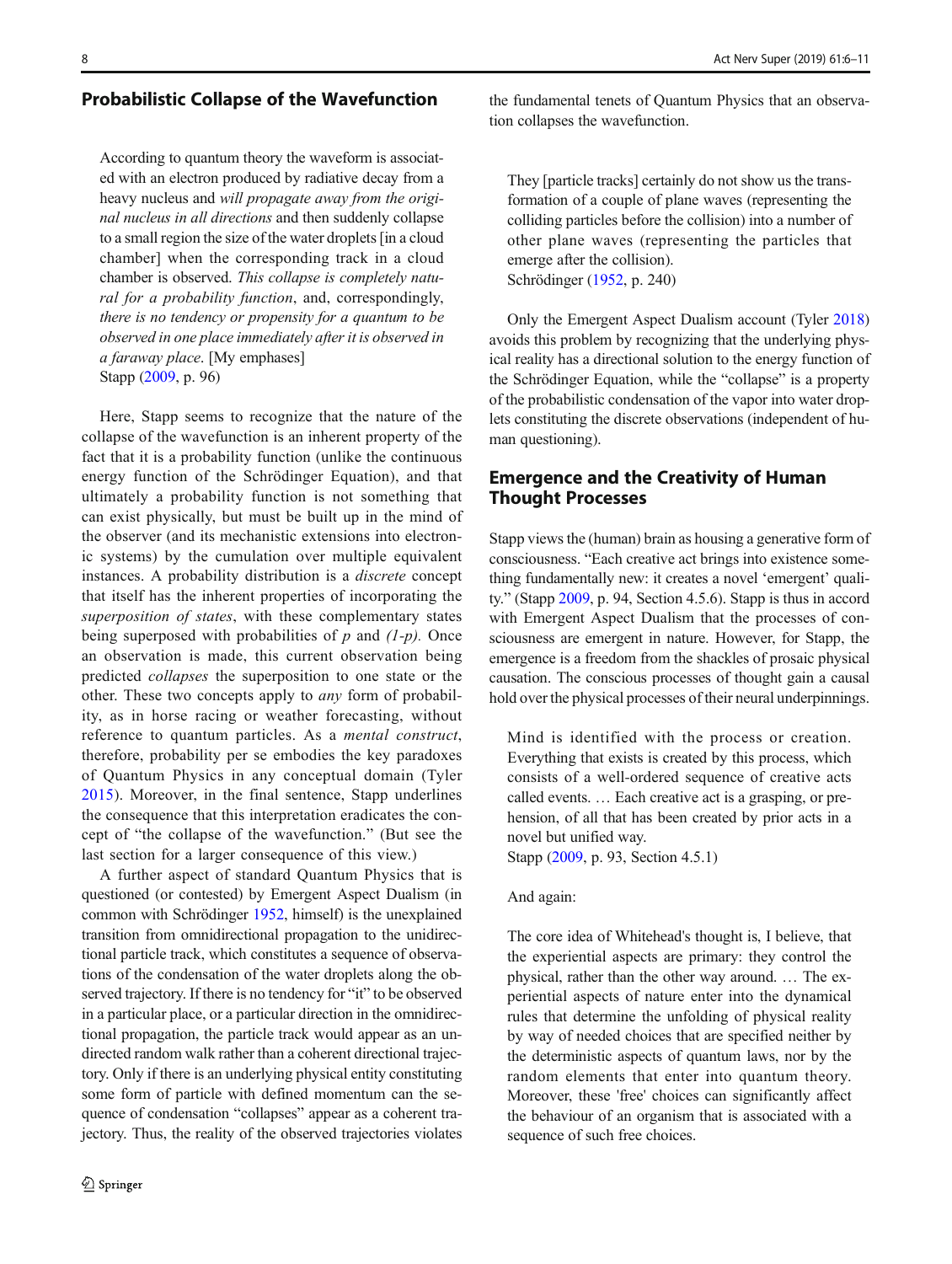#### Stapp [\(1998,](#page-6-0) p. 1)

Thus, Stapp's conceptualization is a hard form of emergence in which not only does consciousness appear from the physical structure of events in the brain, but its resultant conscious events can take control of the causal flow and generate novel aspects that are independent of the causal sequence of the neural substrate (which we take to be governed by the dynamic constraints of the Schrödinger equation).

At this point, Stapp's analysis diverges from Emergent Aspect Dualism, which maintains a full psycho-physical parallelism of the causal flow, such that the causal relations applicable to mental states should be precisely parallel to those of the underlying physical states, which are two aspects of the identical process. Any creativity found in the mental processes (relative to the basic neural connectivity of the information flow) would be equally represented in some way in the neural organization as in the mental constructs. The dualism of Emergent Aspect Dualism is only in the introspective, experiential aspect of the neural events being allowed to seem very different from their external, objective aspects. And indeed, some evident elements of each aspect could be inaccessible for the other aspect, such as the *granularity* of the specification at the two levels. Some aspects of the neural processing, such as its electrochemical spikes, are inaccessible to the consciousness of the brain it derives from, while some aspects of the conscious processing, such as the qualia, are inaccessible to the recording techniques for objective observation of the neuronal substrate. Nevertheless, for Emergent Aspect Dualism, there is no part of the conscious aspect that is causally independent of the neuronal substrate. As a result, the illusion of creativity may be based on the possibility that the neural processes *appear* very different from the internal perspective.

While one can sympathize with Stapp's view that the thought processes gain an emergent causative power, because "we" seem to be so much in control of "our" thoughts, it goes against decades of increasingly sophisticated human neuroscience, in which the psychophysiological parallelism is implicitly assumed and is validated with every experiment that measures the brain-level concomitants of thoughts, decisions, judgements, and attentional control operations. With few exceptions, these experiments validate the concept that for every mental state-change, there is a concomitant neural state-change in the brain. Especially in the case of functional imaging studies of the human brain, the emphasis on large-scale patterns of brain organization brings the "grain" of the analysis to a level comparable with the "grain" of human thought processes; reinforcing the view causal relationships at the internally level of conscious thought has parallel causal relationships at the externally accessible level of brain activity. Thus, while recognizing the creative emergence of functional causation at the organizational

level of experienced thought processes, Emergent Aspect Dualism posits that the same functional creativity should be identifiable in the objective neural processes, although they may take a very different form of expression. Nevertheless, it is certainly the case that the mind can instigate drastic causal actions against itself, even to the point of eliminating its own existence in the known physical realm by committing suicide. It thus seems difficult to deny some emergent causal role of the mind, at least over the body that nurtures it.

### The Universe as a Cosmic Mind

Over a century ago, the quantum revolution opened the way for cosmic mind. … Some thinkers point to the incredible fine-tuning of the various constants that must mesh in order for spacetime, matter, and energy to exist: how did this fine-tuning come about? Other thinkers point to the inability of randomness to account for the emergence of DNA and life on Earth. Still others cut the Gordian knot and declare that the human mind is enough to support the existence of cosmic mind—every person is the cosmic mind writ small (or it could be the other way around: universal mind is the human mind writ large).

Chopra and Stapp [\(2014\)](#page-6-0)

In considering the view that probabilities are restricted to the questioning by some form of mind (see above), Stapp points out that this process could not have taken place prior to the existence of humans or similar life forms, and considers that this argues for the existence of some form of cosmic mind to take this role during the pre-human period. The header quote represents a further expansion of this view to other God-like functions of a cosmic mind. The view that our minds may be a component, or an expression, of an overarching cosmic mind is consistent with ancient Vedic philosophy of the nature of the universe, which has drawn many to make the parallel with the mysterianism of Quantum Physics in extending the domain of observer choice to the ultimate and inaccessible level of quantum events. Indeed, the complexity of the DNA coding, with its multiple levels of coiling structure, its ability to be read out in multiple perfect copies of itself, the cellular ability to perform running repairs on defects in the code, and so on, seems so unimaginably elanorate that many find it difficult to believe that a guiding cosmic mind was not involved in its instantiation.

Emergent Aspect Dualism recognizes the fullness of this complexity, but approaches it from the viewpoint of its physical essence. Thus, this philosophy holds that processes of successive levels of complexity emerge from the basic energy flow that constitutes the universe and that one of those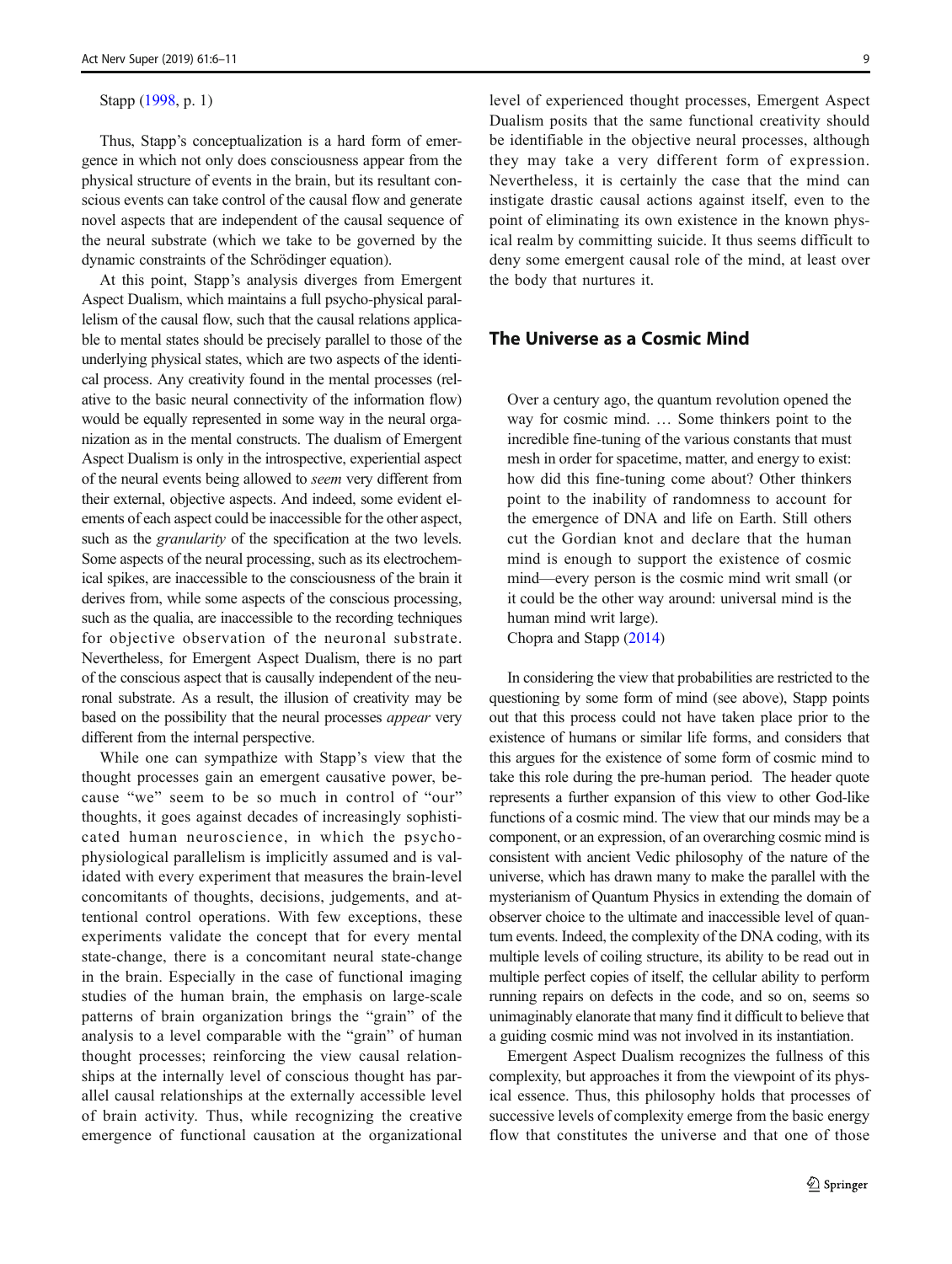emergent levels of process complexity is what we know as our consciousness. In this sense, our consciousness is quite far removed from what are generally considered to be the successive physical, chemical, and biological processes underlying it.

On the other hand, if we focus on the domain of astrophysics, it evidently involves processes of massive complexity constituting suns, solar systems, galaxies, and the large-scale structure of the superclusters. The core concept that consciousness is emergent from processes of sufficient complexity is not in principle limited to biological entities supporting a neural syncytium of sufficient complexity (as it is in many philosophical sources, epitomized by Feinberg and Mallat [2018](#page-6-0)), but could occur in any dynamic flux-entity that is appropriately structured. Thus, in principle, the astrophysical universe is one such flux-entity and could constitute a cosmic mind per se.

This leads to the question of what is intended by those who conceive of the cosmos as a cosmic mind? The question can be partialled into three levels. One is the mind as a conceptual processing mechanism, a system that can perform operation on conceptual entities conjured up within it and manipulate and transform them into some other (logical) forms, in a process that we call "thinking." Another is as an extroceptive control mechanism that can internalize aspects of structure from outside itself and perform physical operations on them, in a process that we call "behaving." A subset of this second level is the process we call "creating," in which the physical operations of behaving have the effect of transforming the aspects of external structure into more complex entities that themselves may be capable of similar thinking and behaving activities. The third level of conceptualizing of the cosmic mind is as an interactive consciousness that somehow incorporates the consciousnesses of all the sub-elements of this universe of complexity, as though they are its manipulable thought-entities that are at once part of it and yet conceptually separable from the whole. (It should be evident that this description is intended to resonate with the concepts of the universal deity from many world religions, restated in analytic form.)

Given these three levels of conceptualization of the cosmic mind, we can now ask to what extent the known physical universe could be considered to constitute a cosmic mind, or whether its proponents intend an entity beyond or separate from the known physical universe? For the first level, the physical universe involves a host of transformative processes, from the star and galaxy formation to the array of destructive processes that result in supernovae, neutron stars, and black holes. Considered as energy flows, these processes do not appear to be conceptually distinct from the energy flow of the thought processes that we experience in our own minds, so at this level, the universe is sufficiently complex to allow it to operate as a cosmic mind.

The second level of the concept of mind is as an entity that operates on the surroundings outside itself, so invoking the concept of a "mind" tends to bring along this exteroceptive

and manipulational aspect of the concept. The physical universe has, by definition, nothing outside it, so it is immediately disqualified from consideration as such a second-level concept of mind. Thus, these familiar representational and externalizational aspects of our own consciousness are not possible to a universal cosmic mind. Moreover, in terms of the creational aspect of this level, the biological facts of our creation as individuals make it evident that our ontology is a self-sufficient process, and the general tenets of the Theory of Evolution are that the entire historical process is similarly selfsufficient and self-sustaining, leaving no place for the involvement of an external creator.

The third level of the cosmic mind concept as a system incorporating conscious subsystems is harder to assess, because it is inherently less well defined by its proponents. At this third level of conceptualization, a mind is taken to have the contents of manipulable thought-entities that could conceivably develop to somehow represent patterns of other thought-entities within it, for example. So, it would be possible to build up a form of self-referential mind that developed and manipulated entities within rather than outside itself. This interactive representation could be the nature of the physical world in some form that we have not, as physicists, yet come to appreciate. Thus, it is recognized that this third level of mind conceptualization is one that could, in principle, operate as a form of cosmic (representational) mind that describes the universe as we understand it.

However, there is a key impediment to accepting the view of the physical universe as a cosmic mind as a meaningful description, and that is the limiting fact of the velocity of light. On the cosmic scale of the physical universe, communication is ponderously slow because its elements are so far apart. If the communications among the stars and galaxies of the universe form some kind of cosmic mind, it is one in which a single 'thought' takes many human lifetimes. Due to this timing discrepancy, there is no possibility that our minds, with their thought processes in the millisecond range, could be a subcomponent of such a universal physical consciousness, with its communication delays spanning eons of time.

Thus, any cosmic mind of which we are a component would have to be a previously unencountered cosmic entity rather than any aspect of the known universe, which may correspond to Stapp's view. Moreover, it would have to have a speed of communication far beyond the Einsteinian limit of the velocity of light in order to reach across the cosmos at communication rates comparable with our individual minds. One may suppose that the cosmic mind enthusiasts might pin their hopes on the recent astrophysical analyses suggesting that the universe contains an undiscovered quotient of dark energy, but it would have to be a novel form of energy propagating at massively superluminal speeds in order to overcome the distance barrier to meaningful complexity at the cosmic scale. And the